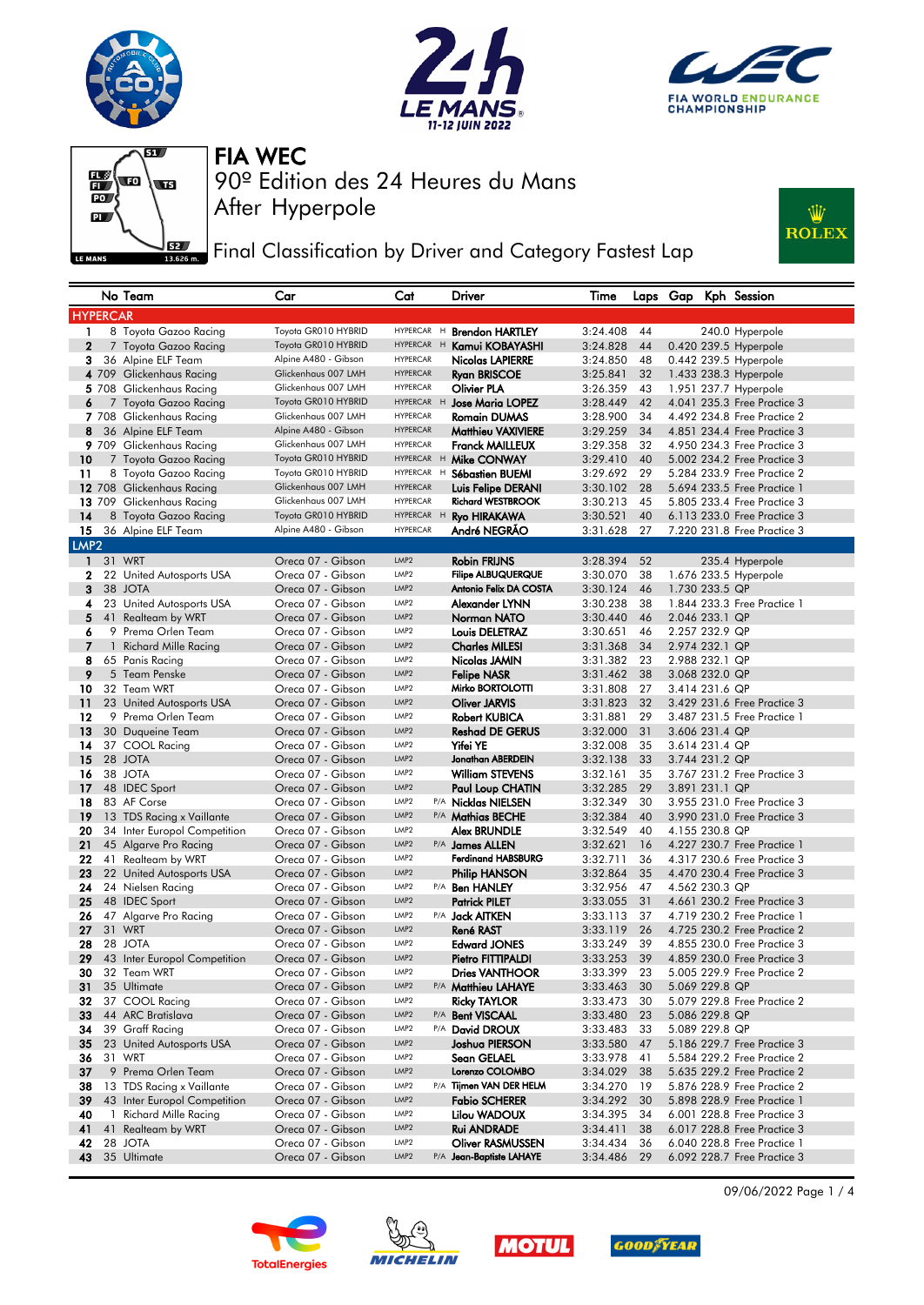







**Fig. 3** Final Classification by Driver and Category Fastest Lap



|                  |    | No Team                             | Car                                        | Cat                                  |     | <b>Driver</b>                                 | Time                 | Laps     | Gap            | Kph Session                                                |
|------------------|----|-------------------------------------|--------------------------------------------|--------------------------------------|-----|-----------------------------------------------|----------------------|----------|----------------|------------------------------------------------------------|
| 44               |    | 37 COOL Racing                      | Oreca 07 - Gibson                          | LMP2                                 |     | <b>Niklas KRUETTEN</b>                        | 3:34.495             | 36       |                | 6.101 228.7 Free Practice 1                                |
| 45               |    | 10 Vector Sport                     | Oreca 07 - Gibson                          | LMP <sub>2</sub>                     |     | Sébastien BOURDAIS                            | 3:34.511             | 32       |                | 6.117 228.7 Free Practice 3                                |
| 46               |    | 3 DKR Engineering                   | Oreca 07 - Gibson                          | LMP2                                 |     | P/A Laurents HORR                             | 3:34.524             | 29       | 6.130 228.7 QP |                                                            |
| 47               |    | 30 Duqueine Team                    | Oreca 07 - Gibson                          | LMP <sub>2</sub>                     |     | <b>Richard BRADLEY</b>                        | 3:34.788             | 26       |                | 6.394 228.4 Free Practice 3                                |
| 48               |    | 44 ARC Bratislava                   | Oreca 07 - Gibson                          | LMP <sub>2</sub>                     |     | P/A Tristan VAUTIER                           | 3:34.804             | 18       |                | 6.410 228.4 Free Practice 2                                |
| 49               |    | 65 Panis Racing                     | Oreca 07 - Gibson                          | LMP2                                 |     | <b>Job VAN UITERT</b>                         | 3:34.854             | 18       |                | 6.460 228.3 Free Practice 1                                |
| 50               |    | 10 Vector Sport                     | Oreca 07 - Gibson                          | LMP <sub>2</sub>                     |     | Nico MÜLLER                                   | 3:34.879             | 22       |                | 6.485 228.3 Free Practice 3                                |
| 51               |    | 47 Algarve Pro Racing               | Oreca 07 - Gibson                          | LMP2                                 |     | P/A Sophia FLOERSCH                           | 3:34.897             | 29       |                | 6.503 228.3 Free Practice 1                                |
| 52               |    | 22 United Autosports USA            | Oreca 07 - Gibson                          | LMP2                                 |     | Will OWEN                                     | 3:34.940             | 35       |                | 6.546 228.2 Free Practice 3                                |
| 53               |    | 83 AF Corse                         | Oreca 07 - Gibson                          | LMP2                                 |     | P/A Alessio ROVERA                            | 3:35.035             | 31       |                | 6.641 228.1 Free Practice 1                                |
| 54               |    | 5 Team Penske                       | Oreca 07 - Gibson                          | LMP <sub>2</sub>                     |     | Dane CAMERON                                  | 3:35.098             | 39       |                | 6.704 228.1 Free Practice 1                                |
| 55               |    | 34 Inter Europol Competition        | Oreca 07 - Gibson                          | LMP <sub>2</sub>                     |     | <b>Esteban GUTIERREZ</b>                      | 3:35.121             | 39       |                | 6.727 228.0 Free Practice 2                                |
| 56               |    | 10 Vector Sport<br>38 JOTA          | Oreca 07 - Gibson<br>Oreca 07 - Gibson     | LMP <sub>2</sub><br>LMP <sub>2</sub> |     | <b>Ryan CULLEN</b><br><b>Roberto GONZALEZ</b> | 3:35.711             | 20<br>35 |                | 7.317 227.4 Free Practice 2                                |
| 57<br>58         |    | 5 Team Penske                       |                                            | LMP <sub>2</sub>                     |     | <b>Emmanuel COLLARD</b>                       | 3:35.723             |          |                | 7.329 227.4 Free Practice 3<br>7.778 226.9 Free Practice 3 |
| 59               |    | 1 Richard Mille Racing              | Oreca 07 - Gibson<br>Oreca 07 - Gibson     | LMP <sub>2</sub>                     |     | <b>Sébastien OGIER</b>                        | 3:36.172<br>3:36.196 | 21<br>34 |                | 7.802 226.9 Free Practice 3                                |
| 60               |    | 65 Panis Racing                     | Oreca 07 - Gibson                          | LMP <sub>2</sub>                     |     | <b>Julien CANAL</b>                           | 3:36.261             | 25       |                | 7,867 226.8 Free Practice 2                                |
| 61               |    | 48 IDEC Sport                       | Oreca 07 - Gibson                          | LMP2                                 |     | <b>Paul LAFARGUE</b>                          | 3:36.441             | 29       |                | 8.047 226.6 Free Practice 3                                |
| 62               |    | 32 Team WRT                         | Oreca 07 - Gibson                          | LMP2                                 |     | <b>Rolf INEICHEN</b>                          | 3:36.959             | 58       |                | 8.565 226.1 Free Practice 3                                |
| 63               |    | 43 Inter Europol Competition        | Oreca 07 - Gibson                          | LMP2                                 |     | David HEINEMEIER-HANSSON                      | 3:37.114             | 26       |                | 8.720 225.9 Free Practice 1                                |
| 64               |    | 45 Algarve Pro Racing               | Oreca 07 - Gibson                          | LMP <sub>2</sub>                     |     | P/A René BINDER                               | 3:37.223             | 17       |                | 8.829 225.8 Free Practice 1                                |
| 65               |    | 30 Duqueine Team                    | Oreca 07 - Gibson                          | LMP <sub>2</sub>                     |     | Guillermo ROJAS                               | 3:37.545             | 16       |                | 9.151 225.5 Free Practice 1                                |
| 66               |    | 34 Inter Europol Competition        | Oreca 07 - Gibson                          | LMP <sub>2</sub>                     |     | Jakub SMIECHOWSKI                             | 3:37.578             | 22       |                | 9.184 225.5 Free Practice 3                                |
| 67               |    | 24 Nielsen Racing                   | Oreca 07 - Gibson                          | LMP <sub>2</sub>                     |     | P/A Matthew BELL                              | 3:37.816             | 20       |                | 9.422 225.2 Free Practice 3                                |
| 68               |    | 3 DKR Engineering                   | Oreca 07 - Gibson                          | LMP <sub>2</sub>                     |     | P/A Alexandre COUGNAUD                        | 3:38.054             | 23       |                | 9.660 225.0 Free Practice 3                                |
| 69               |    | 27 CD Sport                         | Ligier JSP217 - Gibson                     | LMP2                                 |     | P/A Steven PALETTE                            | 3:38.136             | 33       | 9.742 224.9 QP |                                                            |
| 70               |    | 47 Algarve Pro Racing               | Oreca 07 - Gibson                          | LMP2                                 |     | P/A John FALB                                 | 3:38.863             | 42       |                | 10.469 224.1 Free Practice 3                               |
| 71               |    | 45 Algarve Pro Racing               | Oreca 07 - Gibson                          | LMP2                                 |     | P/A Steven THOMAS                             | 3:39.722             | 23       |                | 11.328 223.3 Free Practice 1                               |
| 72               |    | 35 Ultimate                         | Oreca 07 - Gibson                          | LMP2                                 |     | P/A François HERIAU                           | 3:39.983             | 49       |                | 11.589 223.0 Free Practice 1                               |
| 73               |    | 3 DKR Engineering                   | Oreca 07 - Gibson                          | LMP2                                 |     | P/A Jean GLORIEUX                             | 3:40.049             | 17       |                | 11.655 222.9 Free Practice 1                               |
| 74               |    | 24 Nielsen Racing                   | Oreca 07 - Gibson                          | LMP <sub>2</sub>                     |     | P/A Rodrigo SALES                             | 3:40.466             | 30       |                | 12.072 222.5 Free Practice 3                               |
| 75               |    | 39 Graff Racing                     | Oreca 07 - Gibson                          | LMP <sub>2</sub>                     | P/A | <b>Eric TROUILLET</b>                         | 3:41.038             | 29       |                | 12.644 221.9 Free Practice 3                               |
| 76               |    | 13 TDS Racing x Vaillante           | Oreca 07 - Gibson                          | LMP <sub>2</sub>                     |     | P/A Philippe CIMADOMO                         | 3:42.168             | 39       |                | 13,774 220.8 Free Practice 3                               |
| 77               |    | 83 AF Corse                         | Oreca 07 - Gibson                          | LMP <sub>2</sub>                     |     | P/A François PERRODO                          | 3:42.178             | 34       |                | 13.784 220.8 Free Practice 1                               |
| 78               |    | 39 Graff Racing                     | Oreca 07 - Gibson                          | LMP <sub>2</sub>                     |     | P/A Sébastien PAGE                            | 3:43.739             | 23       |                | 15.345 219.2 Free Practice 1                               |
| 79               |    | 27 CD Sport                         | Ligier JSP217 - Gibson                     | LMP2                                 |     | P/A Christophe CRESP                          | 3:44.712             | 32       |                | 16.318 218.3 Free Practice 3                               |
| 80               |    | 44 ARC Bratislava                   | Oreca 07 - Gibson                          | LMP2                                 |     | P/A Miroslav KONOPKA                          | 3:47.172             | 38       |                | 18.778 215.9 Free Practice 1                               |
| 81               |    | 27 CD Sport                         | Ligier JSP217 - Gibson                     | LMP2                                 |     | P/A Michael JENSEN                            | 3:47.381             | 32       |                | 18.987 215.7 Free Practice 1                               |
| <b>LMGTE Pro</b> |    |                                     |                                            |                                      |     |                                               |                      |          |                |                                                            |
|                  |    | 1 64 Corvette Racing                | Chevrolet Corvette C8.R                    | <b>LMGTE Pro</b>                     |     | <b>Nick TANDY</b>                             | 3:49.985             | 47       |                | 213.3 Hyperpole                                            |
| $\mathbf{2}$     |    | 63 Corvette Racing                  | Chevrolet Corvette C8.R                    | <b>LMGTE Pro</b>                     |     | Antonio GARCIA                                | 3:50.177             | 56       |                | 0.192 213.1 Hyperpole                                      |
| 3                |    | 91 Porsche GT Team                  | Porsche 911 RSR - 19                       | <b>LMGTE Pro</b>                     |     | Frédéric MAKOWIECKI                           | 3:50.377             | 29       |                | 0.392 212.9 Hyperpole                                      |
| 4                |    | 92 Porsche GT Team                  | Porsche 911 RSR - 19                       | <b>LMGTE Pro</b>                     |     | <b>Laurens VANTHOOR</b>                       | 3:50.522             | 22       |                | 0.537 212.8 Hyperpole                                      |
| 5.               |    | 51 AF Corse                         | Ferrari 488 GTE Evo                        | <b>LMGTE Pro</b>                     |     | <b>James CALADO</b>                           | 3:51.502             | 33       | 1.517 211.9 QP |                                                            |
| 6                |    | 52 AF Corse                         | Ferrari 488 GTE Evo                        | <b>LMGTE Pro</b>                     |     | <b>Antonio FUOCO</b>                          | 3:51.614             | 46       | 1.629 211.8 QP |                                                            |
| 7                |    | 91 Porsche GT Team                  | Porsche 911 RSR - 19                       | <b>LMGTE Pro</b>                     |     | <b>Richard LIETZ</b>                          | 3:52.787             | 36       |                | 2.802 210.7 Free Practice 3                                |
| 8                |    | 92 Porsche GT Team                  | Porsche 911 RSR - 19                       | <b>LMGTE Pro</b>                     |     | Michael CHRISTENSEN                           | 3:52.898             | 45       |                | 2.913 210.6 Free Practice 3                                |
| 9.               |    | 63 Corvette Racing                  | Chevrolet Corvette C8.R                    | <b>LMGTE Pro</b>                     |     | Jordan TAYLOR                                 | 3:53.145             | 34       |                | 3.160 210.4 Free Practice 3                                |
| 10               | 91 | Porsche GT Team                     | Porsche 911 RSR - 19                       | <b>LMGTE Pro</b>                     |     | Gianmaria BRUNI                               | 3:53.284             | 34       |                | 3.299 210.3 Free Practice 3                                |
| 11               | 64 | Corvette Racing                     | Chevrolet Corvette C8.R                    | <b>LMGTE Pro</b>                     |     | <b>Tommy MILNER</b>                           | 3:53.360             | 31       |                | 3.375 210.2 Free Practice 1                                |
| 12 <sub>2</sub>  |    | 63 Corvette Racing                  | Chevrolet Corvette C8.R                    | <b>LMGTE Pro</b>                     |     | Nicky CATSBURG                                | 3:53.492             | 11       |                | 3.507 210.1 Free Practice 2                                |
| 13               |    | 64 Corvette Racing                  | Chevrolet Corvette C8.R                    | <b>LMGTE Pro</b>                     |     | Alexander SIMS                                | 3:53.699             | 20       |                | 3.714 209.9 Free Practice 2                                |
| 14               |    | 74 Riley Motorsports                | Ferrari 488 GTE Evo                        | <b>LMGTE Pro</b>                     |     | <b>Felipe FRAGA</b>                           | 3:54.019             | 17       |                | 4.034 209.6 Free Practice 2                                |
| 15               |    | 52 AF Corse                         | Ferrari 488 GTE Evo                        | <b>LMGTE Pro</b>                     |     | Miguel MOLINA                                 | 3:54.035             | 38       |                | 4.050 209.6 Free Practice 3                                |
| 16               |    | 92 Porsche GT Team                  | Porsche 911 RSR - 19                       | <b>LMGTE Pro</b><br><b>LMGTE Pro</b> |     | Kevin ESTRE                                   | 3:54.158             | 31       |                | 4.173 209.5 Free Practice 2                                |
| 17               |    | 74 Riley Motorsports<br>51 AF Corse | Ferrari 488 GTE Evo<br>Ferrari 488 GTE Evo | <b>LMGTE Pro</b>                     |     | Sam BIRD<br><b>Daniel SERRA</b>               | 3:54.601             | 9        |                | 4.616 209.1 Free Practice 1<br>4.720 209.0 Free Practice 3 |
| 18<br>19         |    | 51 AF Corse                         | Ferrari 488 GTE Evo                        | <b>LMGTE Pro</b>                     |     | Alessandro PIER GUIDI                         | 3:54.705<br>3:54.869 | 19<br>22 |                | 4.884 208.9 Free Practice 3                                |
| 20               |    | 52 AF Corse                         | Ferrari 488 GTE Evo                        | <b>LMGTE Pro</b>                     |     | Davide RIGON                                  | 3:55.039             | 25       |                | 5.054 208.7 Free Practice 3                                |
| 21               |    | 74 Riley Motorsports                | Ferrari 488 GTE Evo                        | <b>LMGTE Pro</b>                     |     | Shane VAN GISBERGEN                           | 3:56.373 25          |          |                | 6.388 207.5 Free Practice 1                                |
|                  |    |                                     |                                            |                                      |     |                                               |                      |          |                |                                                            |









09/06/2022 Page 2 / 4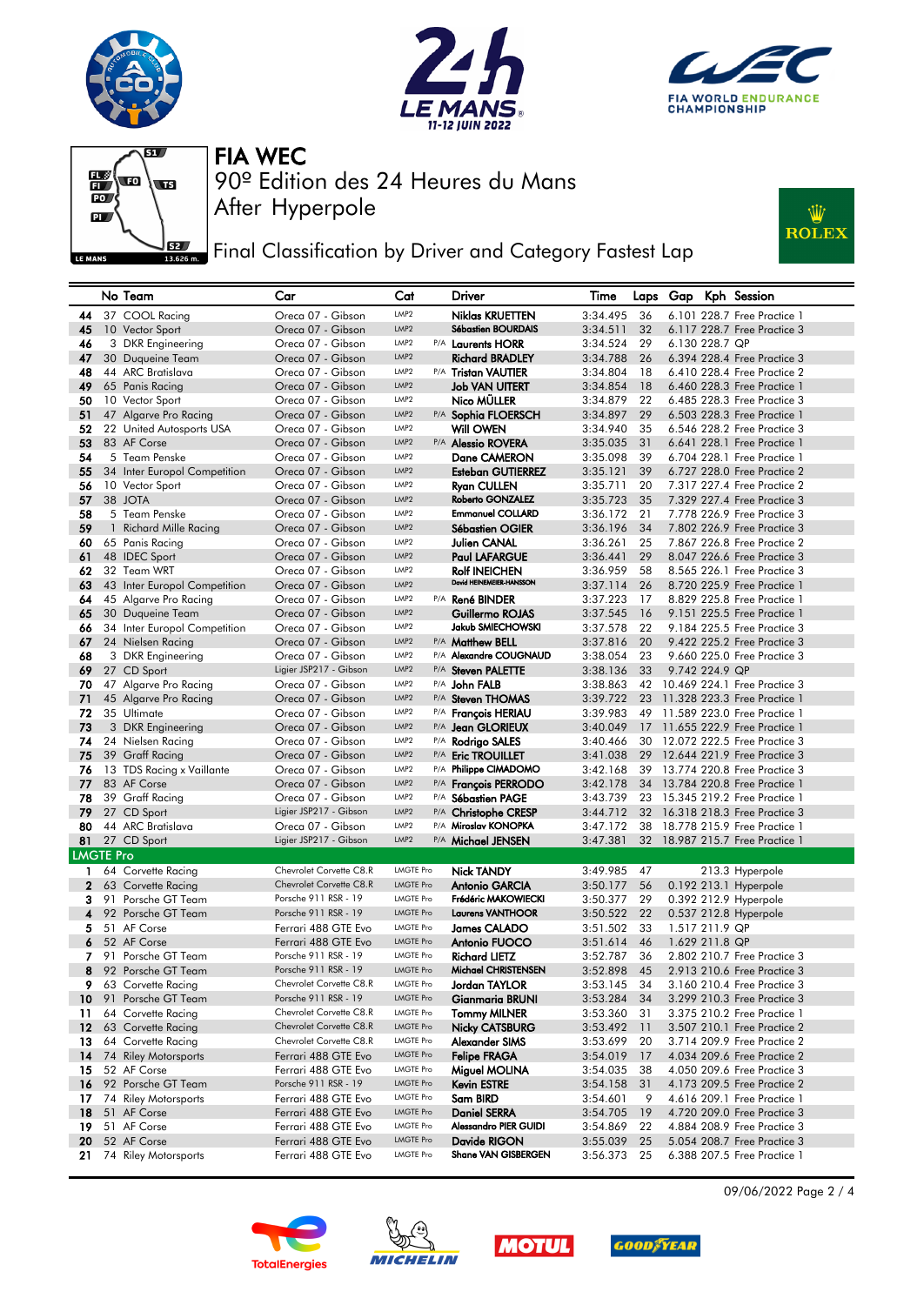







**JEZY** Final Classification by Driver and Category Fastest Lap



|                 | No Team                     | Car                                             | Cat                  | Driver                                      | Time                 |          |                |                | Laps Gap Kph Session                                       |
|-----------------|-----------------------------|-------------------------------------------------|----------------------|---------------------------------------------|----------------------|----------|----------------|----------------|------------------------------------------------------------|
| <b>LMGTE Am</b> |                             |                                                 |                      |                                             |                      |          |                |                |                                                            |
| $\mathbf{1}$    | 98 Northwest AMR            | Aston Martin VANTAGE AMR                        | LMGTE Am             | Nicki THIIM                                 | 3:52.559             | 35       |                | 210.9 QP       |                                                            |
| $\mathbf{2}$    | 61 AF Corse                 | Ferrari 488 GTE Evo                             | LMGTE Am             | <b>Vincent ABRIL</b>                        | 3:52.594             | 45       |                |                | 0.035 210.9 Hyperpole                                      |
| 3               | 57 Kessel Racing            | Ferrari 488 GTE Evo                             | LMGTE Am             | Mikkel JENSEN                               | 3:52.751             | 48       |                |                | 0.192 210.8 Hyperpole                                      |
| 4               | 77 Dempsey - Proton Racing  | Porsche 911 RSR - 19                            | LMGTE Am             | <b>Harry TINCKNELL</b>                      | 3:53.006             | 38       |                |                | 0.447 210.5 Hyperpole                                      |
| 5               | 54 AF Corse                 | Ferrari 488 GTE Evo                             | <b>LMGTE Am</b>      | <b>Nick CASSIDY</b>                         | 3:53.690             | 34       | 1.131 209.9 QP |                |                                                            |
| 6               | 85 Iron Dames               | Ferrari 488 GTE Evo                             | LMGTE Am             | <b>Rahel FREY</b>                           | 3:53.869             | 48       |                |                | 1.310 209.7 Hyperpole                                      |
| 7               | 86 GR Racing                | Porsche 911 RSR - 19                            | LMGTE Am             | <b>Benjamin BARKER</b>                      | 3:54.323             | 24       |                | 1.764 209.3 QP |                                                            |
| 8               | 46 Team Project 1           | Porsche 911 RSR - 19                            | LMGTE Am             | Mikkel PEDERSEN                             | 3:54.386             | 35       |                |                | 1.827 209.3 Free Practice 3                                |
| 9               | 56 Team Project 1           | Porsche 911 RSR - 19                            | LMGTE Am             | <b>Ben BARNICOAT</b>                        | 3:54.510             | 29       |                | 1.951 209.2 QP |                                                            |
| 10              | 46 Team Project 1           | Porsche 911 RSR - 19                            | LMGTE Am             | Matteo CAIROLI                              | 3:54.533             | 29       | 1.974 209.2 QP |                |                                                            |
| 11              | 33 TF Sport                 | Aston Martin VANTAGE AMR                        | LMGTE Am             | <b>Henrique CHAVES</b>                      | 3:54.618             | 38       |                |                | 2.059 209.1 Free Practice 3                                |
| 12              | 99 Hardpoint Motorsport     | Porsche 911 RSR - 19                            | LMGTE Am             | <b>Alessio PICARIELLO</b>                   | 3:54.906             | 28       |                |                | 2.347 208.8 Free Practice 3                                |
| 13              | 79 WeatherTech Racing       | Porsche 911 RSR - 19                            | <b>LMGTE Am</b>      | <b>Julien ANDLAUER</b>                      | 3:54.912             | 35       |                | 2.353 208.8 QP |                                                            |
| 14              | 98 Northwest AMR            | Aston Martin VANTAGE AMR                        | LMGTE Am             | David PITTARD                               | 3:54.937             | 36       |                |                | 2.378 208.8 Free Practice 3                                |
| 15              | 59 Inception Racing         | Ferrari 488 GTE Evo                             | LMGTE Am             | Côme LEDOGAR                                | 3:55.162             | 31       |                | 2.603 208.6 QP |                                                            |
| 16              | 77 Dempsey - Proton Racing  | Porsche 911 RSR - 19                            | LMGTE Am             | Sebastian PRIAULX                           | 3:55.164             | 32       |                |                | 2.605 208.6 Free Practice 3                                |
| 17              | 80 Iron Lynx                | Ferrari 488 GTE Evo                             | LMGTE Am             | Matteo CRESSONI                             | 3:55.269             | 35       |                |                | 2.710 208.5 Free Practice 3                                |
| 18              | 21 AF Corse                 | Ferrari 488 GTE Evo                             | LMGTE Am             | <b>Toni VILANDER</b>                        | 3:55.286             | 39       |                |                | 2.727 208.5 Free Practice 3                                |
| 19              | 88 Dempsey - Proton Racing  | Porsche 911 RSR - 19                            | LMGTE Am             | Jan HEYLEN                                  | 3:55.315             | 31       |                |                | 2.756 208.5 Free Practice 3                                |
| 20              | 61 AF Corse                 | Ferrari 488 GTE Evo                             | LMGTE Am             | Louis PRETTE                                | 3:55.397             | 34       |                |                | 2.838 208.4 Free Practice 3                                |
| 21              | 71 Spirit of Race           | Ferrari 488 GTE Evo                             | LMGTE Am             | <b>Pierre RAGUES</b>                        | 3:55.531             | 36       |                |                | 2.972 208.3 Free Practice 3                                |
| 22              | 86 GR Racing                | Porsche 911 RSR - 19                            | LMGTE Am             | <b>Riccardo PERA</b>                        | 3:55.575             | 38       |                |                | 3.016 208.2 Free Practice 3                                |
| 23              | 55 Spirit of Race           | Ferrari 488 GTE Evo                             | <b>LMGTE Am</b>      | <b>David PEREL</b>                          | 3:55.582             | 27       |                |                | 3.023 208.2 Free Practice 3                                |
| 24              | 55 Spirit of Race           | Ferrari 488 GTE Evo                             | LMGTE Am             | <b>Matthew GRIFFIN</b>                      | 3:55.617             | 31       | 3.058 208.2 QP |                |                                                            |
| 25              | 85 Iron Dames               | Ferrari 488 GTE Evo                             | LMGTE Am             | Michelle GATTING                            | 3:55.629             | 36       |                |                | 3.070 208.2 Free Practice 3                                |
| 26              | 99 Hardpoint Motorsport     | Porsche 911 RSR - 19                            | LMGTE Am             | <b>Martin RUMP</b><br>Francesco CASTELLACCI | 3:55.641             | 41       |                |                | 3.082 208.2 Free Practice 3                                |
| 27              | 54 AF Corse                 | Ferrari 488 GTE Evo<br>Aston Martin VANTAGE AMR | <b>LMGTE Am</b>      |                                             | 3:55.658             | 38       |                |                | 3.099 208.2 Free Practice 3                                |
|                 | 28 777 D'Station Racing     |                                                 | LMGTE Am             | Tomonobu FUJII                              | 3:55.659             | 39       |                |                | 3.100 208.2 Free Practice 3                                |
| 29              | 75 Iron Lynx                | Ferrari 488 GTE Evo                             | LMGTE Am<br>LMGTE Am | <b>Nicolas VARRONE</b><br>Alessandro BALZAN | 3:55.672             | 43       | 3.113 208.1 QP |                |                                                            |
| 30              | 60 Iron Lynx                | Ferrari 488 GTE Evo<br>Porsche 911 RSR - 19     | LMGTE Am             |                                             | 3:55.764             | 37       |                |                | 3.205 208.1 Free Practice 3                                |
| 31<br>32        | 88 Dempsey - Proton Racing  | Ferrari 488 GTE Evo                             | LMGTE Am             | Maxwell ROOT<br>Raffaele GIAMMARIA          | 3:55.802             | 35<br>23 |                |                | 3.243 208.0 Free Practice 3<br>3.260 208.0 Free Practice 3 |
| 33              | 60 Iron Lynx<br>33 TF Sport | Aston Martin VANTAGE AMR                        | LMGTE Am             | Marco SØRENSEN                              | 3:55.819<br>3:55.997 | 38       |                |                | 3.438 207.9 Free Practice 1                                |
| 34              | 66 JMW Motorsport           | Ferrari 488 GTE Evo                             | LMGTE Am             | Renger VAN DER ZANDE                        | 3:56.008             | 38       |                | 3.449 207.8 QP |                                                            |
| 35              | 80 Iron Lynx                | Ferrari 488 GTE Evo                             | <b>LMGTE Am</b>      | <b>Richard HEISTAND</b>                     | 3:56.019             | 34       |                |                | 3.460 207.8 Free Practice 3                                |
|                 | 36 777 D'Station Racing     | Aston Martin VANTAGE AMR                        | LMGTE Am             | <b>Charles FAGG</b>                         | 3:56.035             | 36       |                |                | 3.476 207.8 Free Practice 2                                |
| 37              | 93 Proton Competition       | Porsche 911 RSR - 19                            | <b>LMGTE Am</b>      | Zacharie ROBICHON                           | 3:56.039             | 6        |                |                | 3.480 207.8 Free Practice 3                                |
| 38              | 80 Iron Lynx                | Ferrari 488 GTE Evo                             | LMGTE Am             | Giancarlo FISICHELLA                        | 3:56.560             | 24       |                |                | 4.001 207.4 Free Practice 2                                |
| 39              | 56 Team Project 1           | Porsche 911 RSR - 19                            | LMGTE Am             | <b>Brendan IRIBE</b>                        | 3:56.792             | 40       |                |                | 4.233 207.2 Free Practice 3                                |
| 40              | 61 AF Corse                 | Ferrari 488 GTE Evo                             | LMGTE Am             | <b>Conrad GRUNEWALD</b>                     | 3:56.888             | 24       |                |                | 4.329 207.1 Free Practice 3                                |
| 41              | 56 Team Project 1           | Porsche 911 RSR - 19                            | LMGTE Am             | <b>Oliver MILLROY</b>                       | 3:57.452             | 25       |                |                | 4.893 206.6 Free Practice 2                                |
| 42              | 79 WeatherTech Racing       | Porsche 911 RSR - 19                            | LMGTE Am             | Cooper MACNEIL                              | 3:57.487             | 35       |                |                | 4.928 206.6 Free Practice 3                                |
| 43              | 57 Kessel Racing            | Ferrari 488 GTE Evo                             | LMGTE Am             | <b>Frederik SCHANDORFF</b>                  | 3:57.765             | 21       |                |                | 5.206 206.3 Free Practice 2                                |
| 44              | 71 Spirit of Race           | Ferrari 488 GTE Evo                             | LMGTE Am             | <b>Gabriel AUBRY</b>                        | 3:57.793             | 31       |                |                | 5.234 206.3 Free Practice 1                                |
| 45              | 59 Inception Racing         | Ferrari 488 GTE Evo                             | LMGTE Am             | Marvin KLEIN                                | 3:57.961             | 30       |                |                | 5.402 206.1 Free Practice 2                                |
|                 | 46 93 Proton Competition    | Porsche 911 RSR - 19                            | LMGTE Am             | Matt CAMPBELL                               | 3:57.971             | 26       |                |                | 5.412 206.1 Free Practice 1                                |
|                 | 99 Hardpoint Motorsport     | Porsche 911 RSR - 19                            | LMGTE Am             | Andrew HARYANTO                             | 3:58.223             | 34       |                |                | 5.664 205.9 Free Practice 3                                |
| 48              | 66 JMW Motorsport           | Ferrari 488 GTE Evo                             | LMGTE Am             | Jason HART                                  | 3:58.461             | 33       |                |                | 5.902 205.7 Free Practice 3                                |
| 49              | 79 WeatherTech Racing       | Porsche 911 RSR - 19                            | LMGTE Am             | <b>Thomas MERRILL</b>                       | 3:58.508             | 25       |                |                | 5.949 205.7 Free Practice 2                                |
| 50              | 85 Iron Dames               | Ferrari 488 GTE Evo                             | LMGTE Am             | Sarah BOVY                                  | 3:58.838             | 31       |                |                | 6.279 205.4 Free Practice 3                                |
|                 | 51 777 D'Station Racing     | Aston Martin VANTAGE AMR                        | LMGTE Am             | Satoshi HOSHINO                             | 3:58.881             | 29       |                |                | 6.322 205.3 Free Practice 3                                |
| 52              | 54 AF Corse                 | Ferrari 488 GTE Evo                             | LMGTE Am             | <b>Thomas FLOHR</b>                         | 3:59.074             | 34       |                |                | 6.515 205.2 Free Practice 3                                |
| 53              | 77 Dempsey - Proton Racing  | Porsche 911 RSR - 19                            | <b>LMGTE Am</b>      | <b>Christian RIED</b>                       | 3:59.132             | 28       |                |                | 6.573 205.1 Free Practice 1                                |
| 54              | 33 TF Sport                 | Aston Martin VANTAGE AMR                        | LMGTE Am             | <b>Ben KEATING</b>                          | 3:59.146             | 34       |                |                | 6.587 205.1 Free Practice 3                                |
| 55              | 21 AF Corse                 | Ferrari 488 GTE Evo                             | <b>LMGTE Am</b>      | Simon MANN                                  | 3:59.308             | 33       |                |                | 6.749 205.0 Free Practice 3                                |
| 56              | 98 Northwest AMR            | Aston Martin VANTAGE AMR                        | LMGTE Am             | Paul DALLA LANA                             | 3:59.450             | 35       |                |                | 6.891 204.9 Free Practice 3                                |
| 57              | 21 AF Corse                 | Ferrari 488 GTE Evo                             | LMGTE Am             | <b>Christoph ULRICH</b>                     | 3:59.736             | 32       |                |                | 7.177 204.6 Free Practice 3                                |
| 58              | 46 Team Project 1           | Porsche 911 RSR - 19                            | LMGTE Am             | <b>Nicolas LEUTWILER</b>                    | 4:00.514             | 25       |                |                | 7.955 204.0 Free Practice 1                                |
| 59              | 55 Spirit of Race           | Ferrari 488 GTE Evo                             | LMGTE Am             | Duncan CAMERON                              | 4:01.049             | 44       |                |                | 8.490 203.5 Free Practice 3                                |









09/06/2022 Page 3 / 4